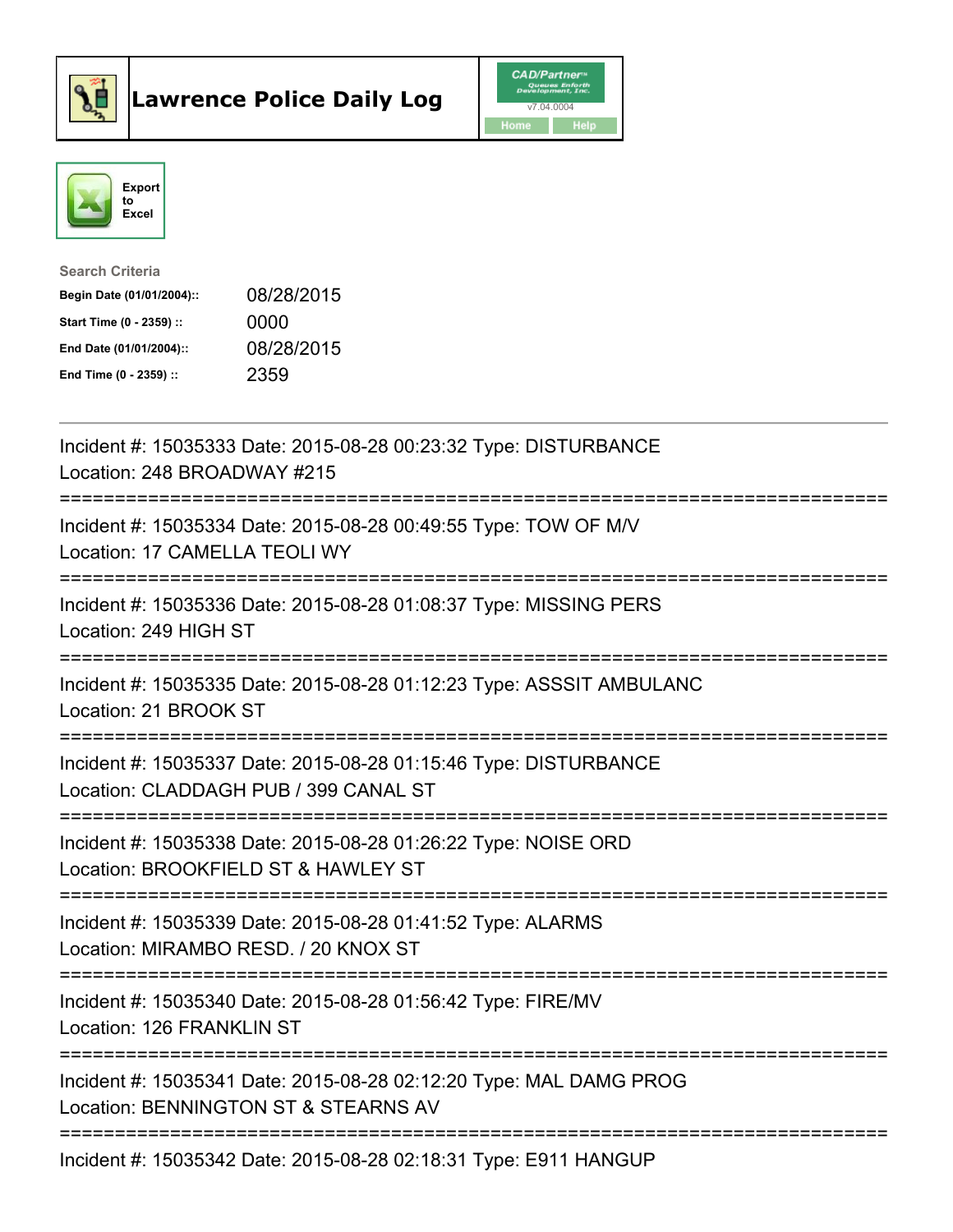Location: 10 WILMOT ST FL 2 =========================================================================== Incident #: 15035343 Date: 2015-08-28 02:34:51 Type: M/V STOP Location: BRUCE ST =========================================================================== Incident #: 15035344 Date: 2015-08-28 02:36:18 Type: TOW OF M/V Location: TRESPASS / 312 WATER ST =========================================================================== Incident #: 15035345 Date: 2015-08-28 02:37:00 Type: TOW OF M/V Location: TRESPASS / 125 AMESBURY ST =========================================================================== Incident #: 15035346 Date: 2015-08-28 02:44:39 Type: M/V STOP Location: FERRY ST & MARSTON ST =========================================================================== Incident #: 15035347 Date: 2015-08-28 02:46:37 Type: M/V STOP Location: HANCOCK ST & MASON ST =========================================================================== Incident #: 15035348 Date: 2015-08-28 02:52:12 Type: M/V STOP Location: FERRY ST & WILLIAM ST =========================================================================== Incident #: 15035349 Date: 2015-08-28 03:18:18 Type: M/V STOP Location: BUTLER ST & MILTON ST =========================================================================== Incident #: 15035350 Date: 2015-08-28 03:20:24 Type: M/V STOP Location: BELMONT ST & ERVING AV =========================================================================== Incident #: 15035351 Date: 2015-08-28 04:38:21 Type: ALARMS Location: TORRES GENERAL AUTO REPAIR / 7 WINTER ST =========================================================================== Incident #: 15035352 Date: 2015-08-28 04:56:21 Type: DISORDERLY Location: 125 BUNKERHILL ST =========================================================================== Incident #: 15035353 Date: 2015-08-28 05:13:28 Type: MV/BLOCKING Location: 92 E HAVERHILL ST =========================================================================== Incident #: 15035354 Date: 2015-08-28 05:43:18 Type: B&E/PAST Location: HIDDEN GEMS / 49 BLANCHARD ST =========================================================================== Incident #: 15035355 Date: 2015-08-28 05:43:41 Type: DISTURBANCE Location: MCDONALDS / 50 BROADWAY ===========================================================================

Incident #: 15035356 Date: 2015-08-28 06:02:05 Type: ALARMS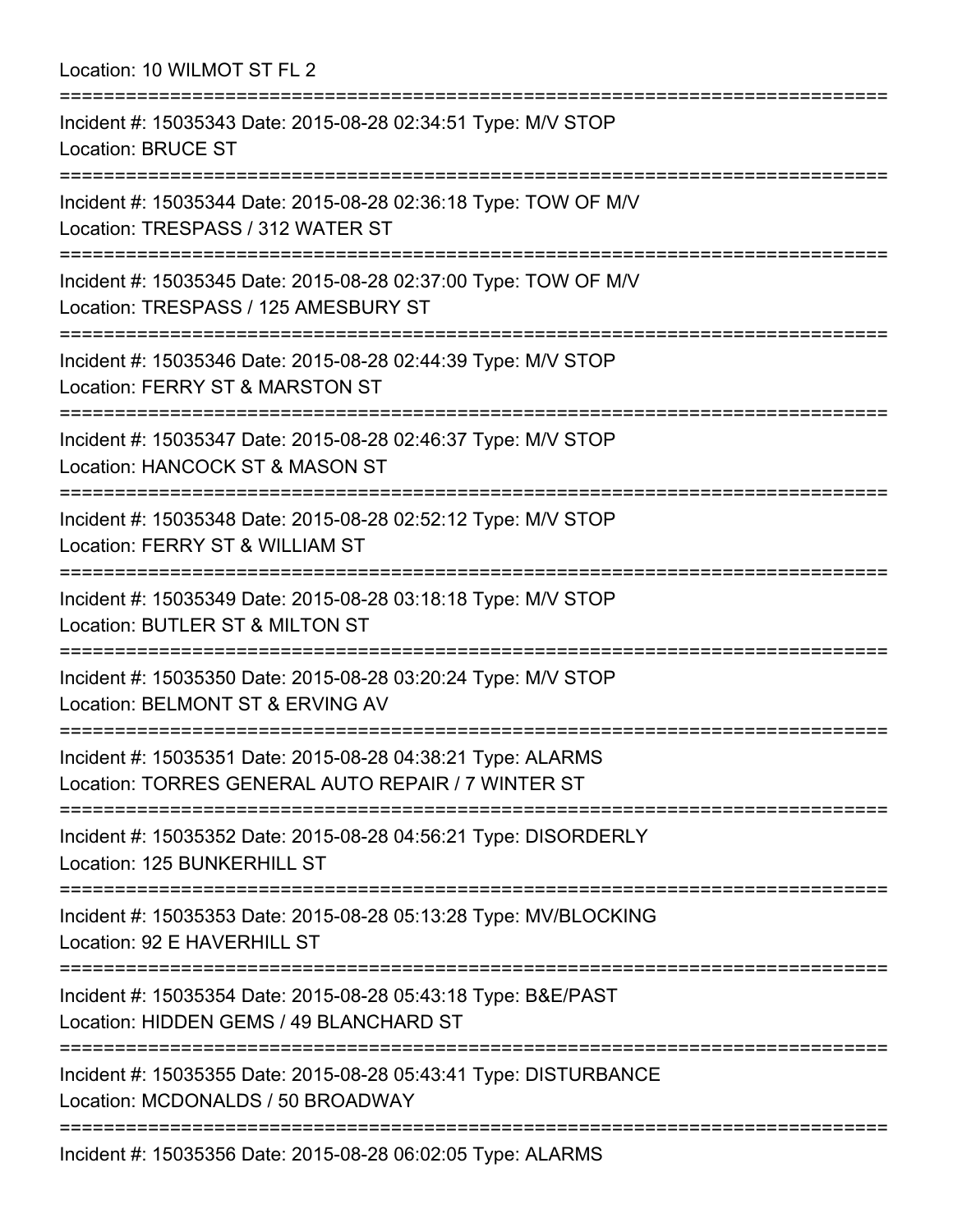=========================================================================== Incident #: 15035357 Date: 2015-08-28 06:19:59 Type: AMBULANCE ASSSI Location: 32 LAWRENCE ST =========================================================================== Incident #: 15035358 Date: 2015-08-28 06:35:25 Type: ALARMS Location: COMMUNITY DAY CARE / 50 PLEASANT ST =========================================================================== Incident #: 15035359 Date: 2015-08-28 06:48:35 Type: FUNERAL ESCOR Location: LPD / 90 LOWELL ST =========================================================================== Incident #: 15035360 Date: 2015-08-28 07:06:26 Type: AUTO ACC/UNK PI Location: 89 GREENFIELD ST =========================================================================== Incident #: 15035361 Date: 2015-08-28 07:19:09 Type: NOTIFICATION Location: 110 AUBURN ST =========================================================================== Incident #: 15035362 Date: 2015-08-28 07:20:40 Type: CLOSE STREET Location: FARNHAM ST & PARKER ST =========================================================================== Incident #: 15035363 Date: 2015-08-28 07:22:17 Type: CLOSE STREET Location: BERKELEY ST & BRUCE ST =========================================================================== Incident #: 15035364 Date: 2015-08-28 07:24:03 Type: ALARMS Location: 34 WHITMAN ST =========================================================================== Incident #: 15035365 Date: 2015-08-28 07:59:36 Type: M/V STOP Location: ESSEX ST & LAWRENCE ST =========================================================================== Incident #: 15035366 Date: 2015-08-28 08:01:26 Type: B&E/PAST Location: BAKERY, CQP / 19 BLANCHARD ST =========================================================================== Incident #: 15035367 Date: 2015-08-28 08:04:56 Type: B&E/MV/PAST Location: 222 HAMPSHIRE ST =========================================================================== Incident #: 15035368 Date: 2015-08-28 08:12:28 Type: ALARMS Location: WYLESS SALES / 60 ISLAND ST FL 1 =========================================================================== Incident #: 15035369 Date: 2015-08-28 08:14:22 Type: ALARMS Location: BERARD SYSTEMS / 5 WOLCOTT AV =========================================================================== Incident #: 15035370 Date: 2015-08-28 08:22:26 Type: ALARMS

Location: BRANCO THE FLORIST / 89 ESSEX ST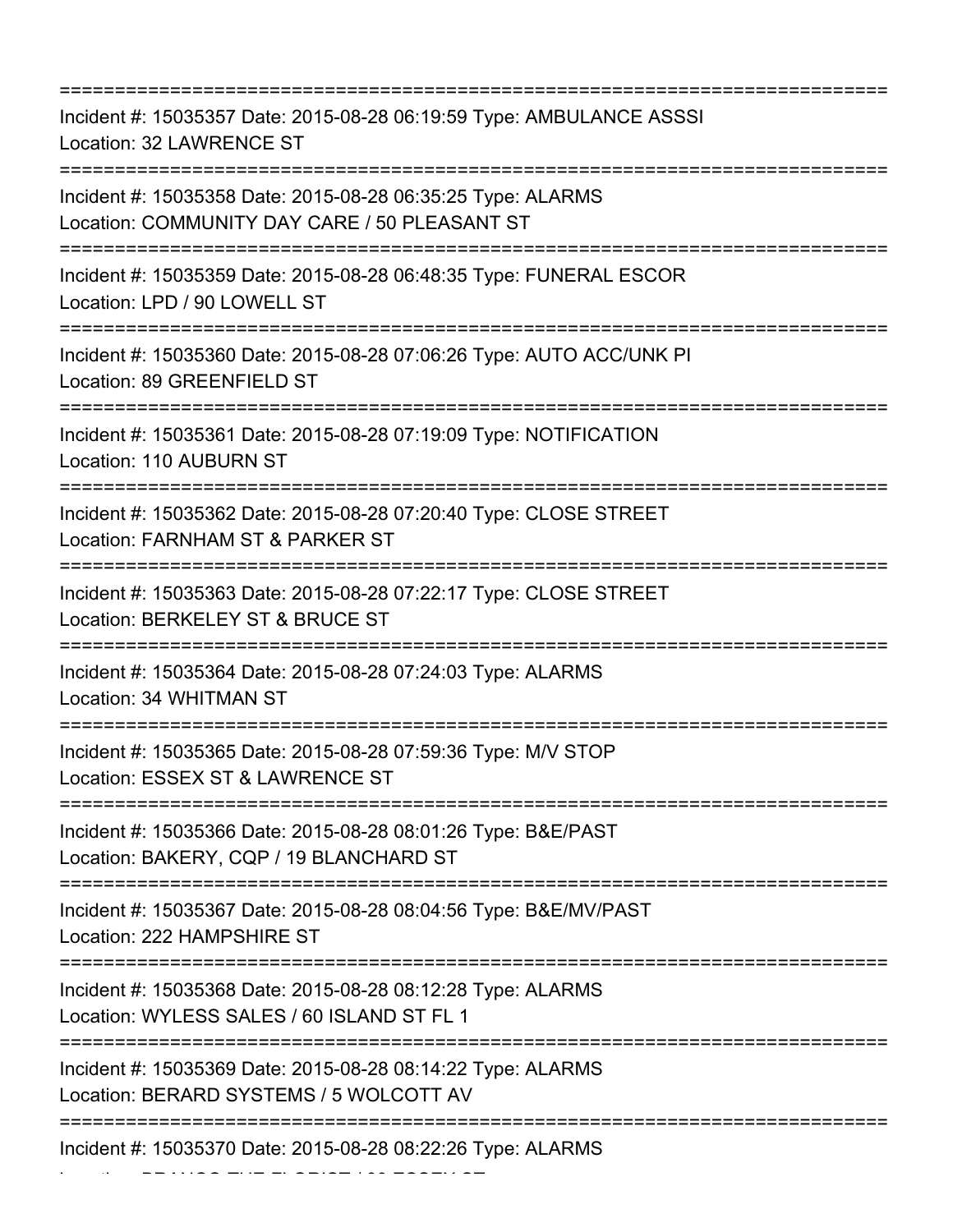=========================================================================== Incident #: 15035371 Date: 2015-08-28 08:28:34 Type: MEDIC SUPPORT Location: 124 FRANKLIN ST #1A =========================================================================== Incident #: 15035372 Date: 2015-08-28 08:32:09 Type: SUS PERS/MV Location: TARBOX SCHOOL PLAYGROUND / 59 ALDER ST =========================================================================== Incident #: 15035373 Date: 2015-08-28 08:53:59 Type: TOW/REC/STOL Location: 9 JUNIPER ST =========================================================================== Incident #: 15035374 Date: 2015-08-28 08:54:26 Type: LARCENY/PAST Location: PUBLIC LIBRARY / HAVERHILL ST =========================================================================== Incident #: 15035375 Date: 2015-08-28 09:01:02 Type: STOL/MV/PAS Location: 17 HEY ST =========================================================================== Incident #: 15035376 Date: 2015-08-28 09:08:00 Type: ALARM/BURG Location: K-OSS LOUNGE / 596 ESSEX ST =========================================================================== Incident #: 15035377 Date: 2015-08-28 09:18:52 Type: ALARM/BURG Location: GREATER LAWRENCE CHARTER SCHOOL / 10 RAILROAD ST =========================================================================== Incident #: 15035378 Date: 2015-08-28 09:20:18 Type: B&E/MV/PAST Location: 6 ORCHARD ST =========================================================================== Incident #: 15035379 Date: 2015-08-28 09:25:13 Type: KEEP PEACE Location: 41 BUTLER ST =========================================================================== Incident #: 15035381 Date: 2015-08-28 09:46:45 Type: 209A/SERVE Location: 113 GARDEN ST #1 =========================================================================== Incident #: 15035380 Date: 2015-08-28 09:47:25 Type: DISTURBANCE Location: 250 BROADWAY =========================================================================== Incident #: 15035384 Date: 2015-08-28 10:02:48 Type: LOST PROPERTY Location: 366 ESSEX ST =========================================================================== Incident #: 15035382 Date: 2015-08-28 10:03:01 Type: RECOV/STOL/MV Location: 165 BERNARD AV =========================================================================== Incident #: 15035383 Date: 2015-08-28 10:03:45 Type: 209A/SERVE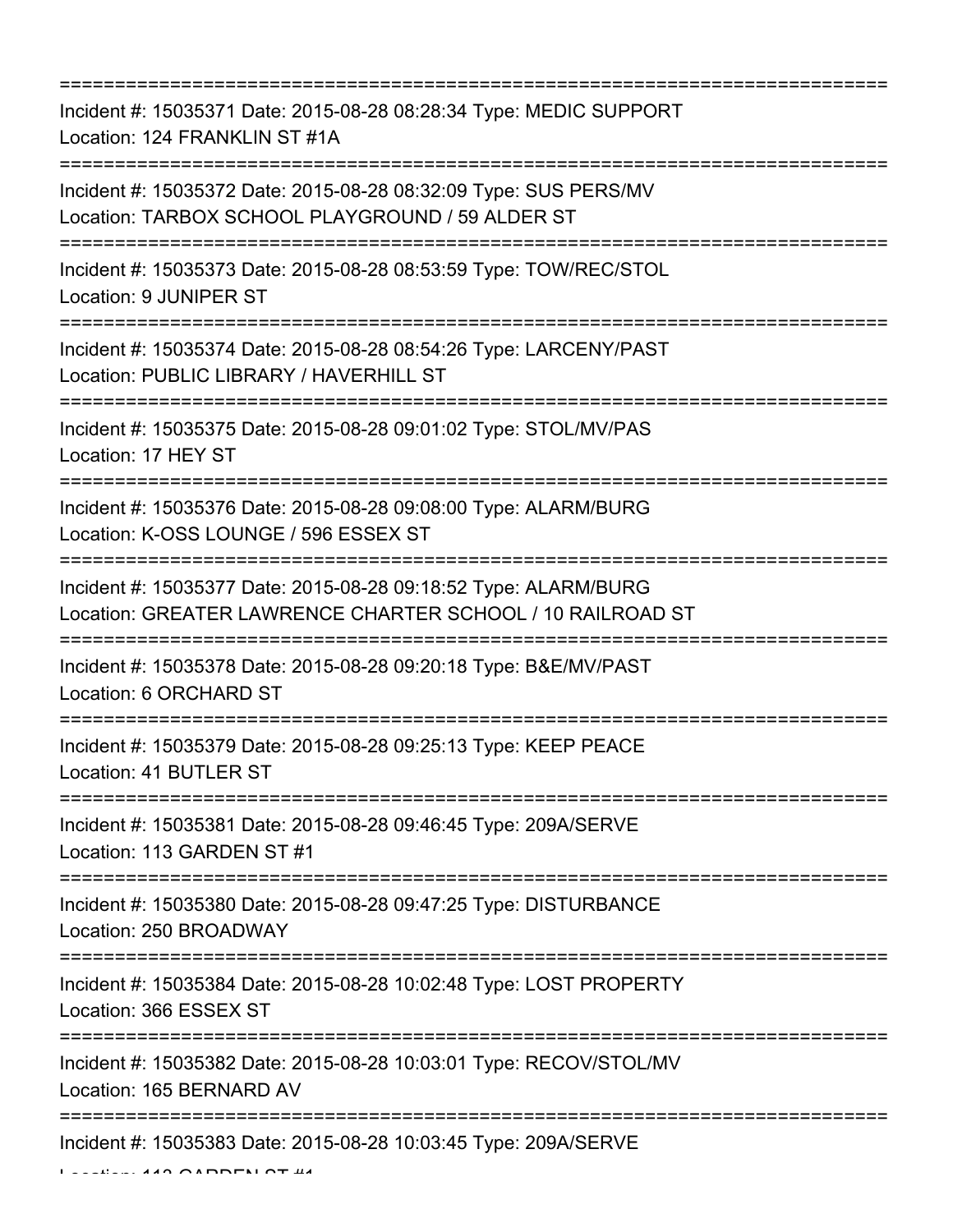| Incident #: 15035385 Date: 2015-08-28 10:07:54 Type: B&E/PROG<br>Location: 103 CAMBRIDGE ST                                                                       |
|-------------------------------------------------------------------------------------------------------------------------------------------------------------------|
| Incident #: 15035386 Date: 2015-08-28 10:29:29 Type: ALARM/HOLD<br>Location: 290 MERRIMACK ST                                                                     |
| Incident #: 15035387 Date: 2015-08-28 10:32:08 Type: DISTURBANCE<br>Location: 266 BROADWAY                                                                        |
| Incident #: 15035388 Date: 2015-08-28 10:46:50 Type: DISTURBANCE<br>Location: 150 PARK ST                                                                         |
| Incident #: 15035389 Date: 2015-08-28 10:54:56 Type: MAL DAMAGE<br>Location: 1075 ESSEX ST                                                                        |
| Incident #: 15035390 Date: 2015-08-28 10:57:48 Type: THREATS<br>Location: 19 BROOK ST                                                                             |
| Incident #: 15035391 Date: 2015-08-28 11:00:51 Type: SUS PERS/MV<br>Location: 20 BROOKLINE ST                                                                     |
| Incident #: 15035392 Date: 2015-08-28 11:04:55 Type: AUTO ACC/NO PI<br>Location: GREENFIELD ST & LORING ST                                                        |
| Incident #: 15035393 Date: 2015-08-28 11:05:25 Type: GENERAL SERV<br>Location: 41 BUTLER ST                                                                       |
| :===================================<br>:=======================<br>Incident #: 15035394 Date: 2015-08-28 11:21:15 Type: ANIMAL COMPL<br>Location: 166 MARSTON ST |
| Incident #: 15035395 Date: 2015-08-28 11:28:57 Type: SUS PERS/MV<br>Location: HOWARD ST & PLATT ST                                                                |
| Incident #: 15035396 Date: 2015-08-28 11:39:50 Type: LARCENY/PAST<br>Location: MARY IMMACULATE / 172 LAWRENCE ST.                                                 |
| Incident #: 15035397 Date: 2015-08-28 11:58:13 Type: DRUG VIO<br>Location: 51 LAWRENCE ST                                                                         |
| Incident #: 15035398 Date: 2015-08-28 12:02:06 Type: B&E FOLLOW UP                                                                                                |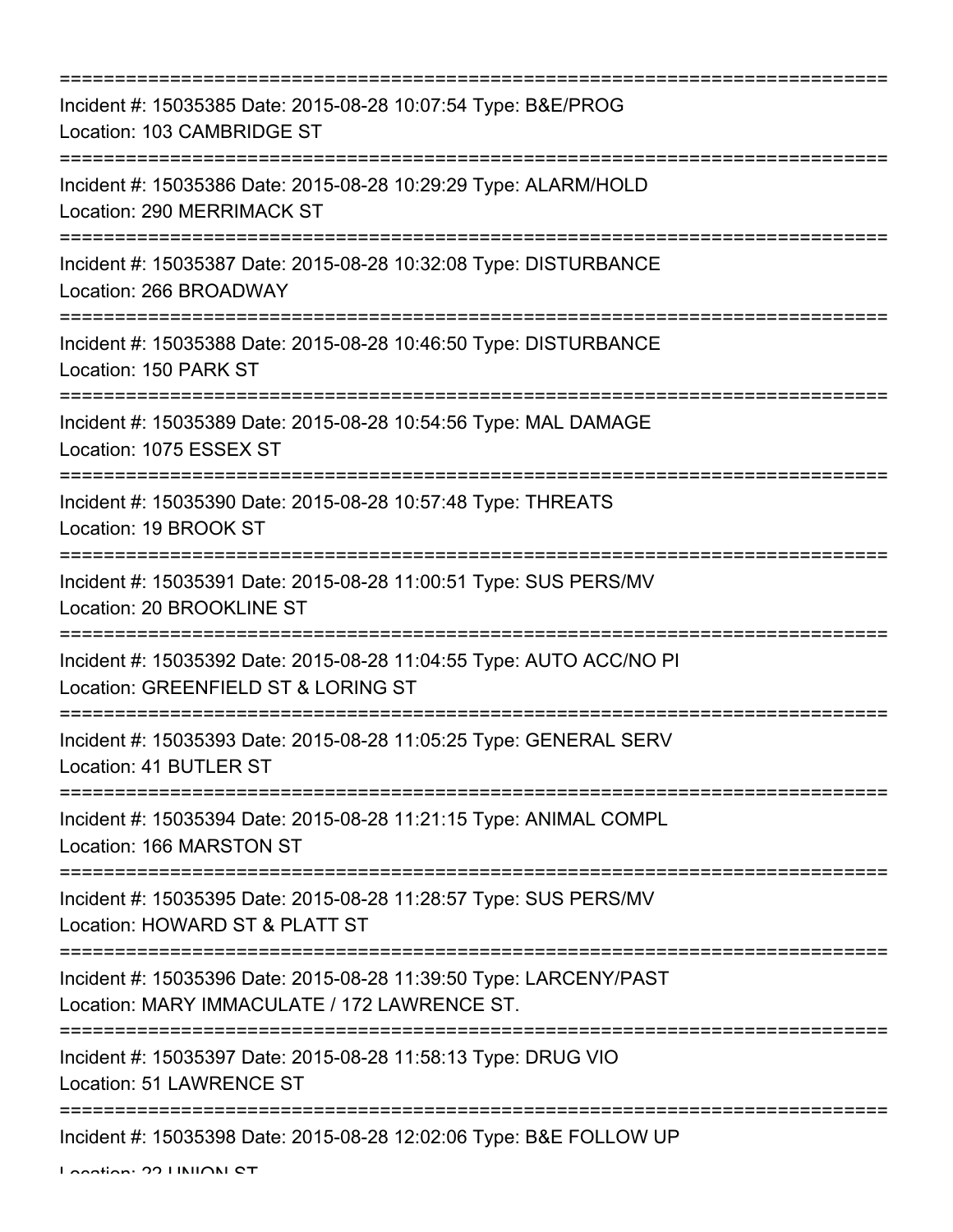| Incident #: 15035399 Date: 2015-08-28 12:13:15 Type: AUTO ACC/NO PI<br>Location: PROSPECT ST & SWAN             |
|-----------------------------------------------------------------------------------------------------------------|
| Incident #: 15035400 Date: 2015-08-28 12:34:17 Type: RECOV/STOL/MV<br>Location: BENNINGTON ST & ERVING AV       |
| Incident #: 15035401 Date: 2015-08-28 12:43:32 Type: ANIMAL COMPL<br>Location: 4 CUSTER ST                      |
| Incident #: 15035402 Date: 2015-08-28 12:45:06 Type: NOTIFICATION<br>Location: 673 ESSEX ST #4-13               |
| Incident #: 15035404 Date: 2015-08-28 12:50:52 Type: NOTIFICATION<br>Location: 350 HAVERHILL ST #6              |
| Incident #: 15035403 Date: 2015-08-28 12:52:31 Type: SUS PERS/MV<br>Location: BENNINGTON ST & ERVING AV         |
| Incident #: 15035405 Date: 2015-08-28 12:57:46 Type: MEDIC SUPPORT<br>Location: 12 METHUEN ST                   |
| Incident #: 15035406 Date: 2015-08-28 13:15:15 Type: HIT & RUN M/V<br>Location: 610 ANDOVER ST                  |
| Incident #: 15035407 Date: 2015-08-28 13:21:27 Type: CK WELL BEING<br>Location: 248 BROADWAY #208               |
| Incident #: 15035408 Date: 2015-08-28 13:54:51 Type: AUTO ACC/UNK PI<br>Location: 281 MERRIMACK ST              |
| Incident #: 15035409 Date: 2015-08-28 13:56:23 Type: HIT & RUN M/V<br>Location: LAWRENCE ST & SUNSET AV         |
| Incident #: 15035410 Date: 2015-08-28 14:38:16 Type: THREATS<br>Location: LAWRENCE HIGH SCHOOL / 70 N PARISH RD |
| Incident #: 15035411 Date: 2015-08-28 14:55:14 Type: MEDIC SUPPORT<br>Location: 239 JACKSON ST                  |
| Incident #: 15035412 Date: 2015-08-28 15:09:29 Type: FIGHT<br>Location: WENDY'S / 99 WINTHROP AV                |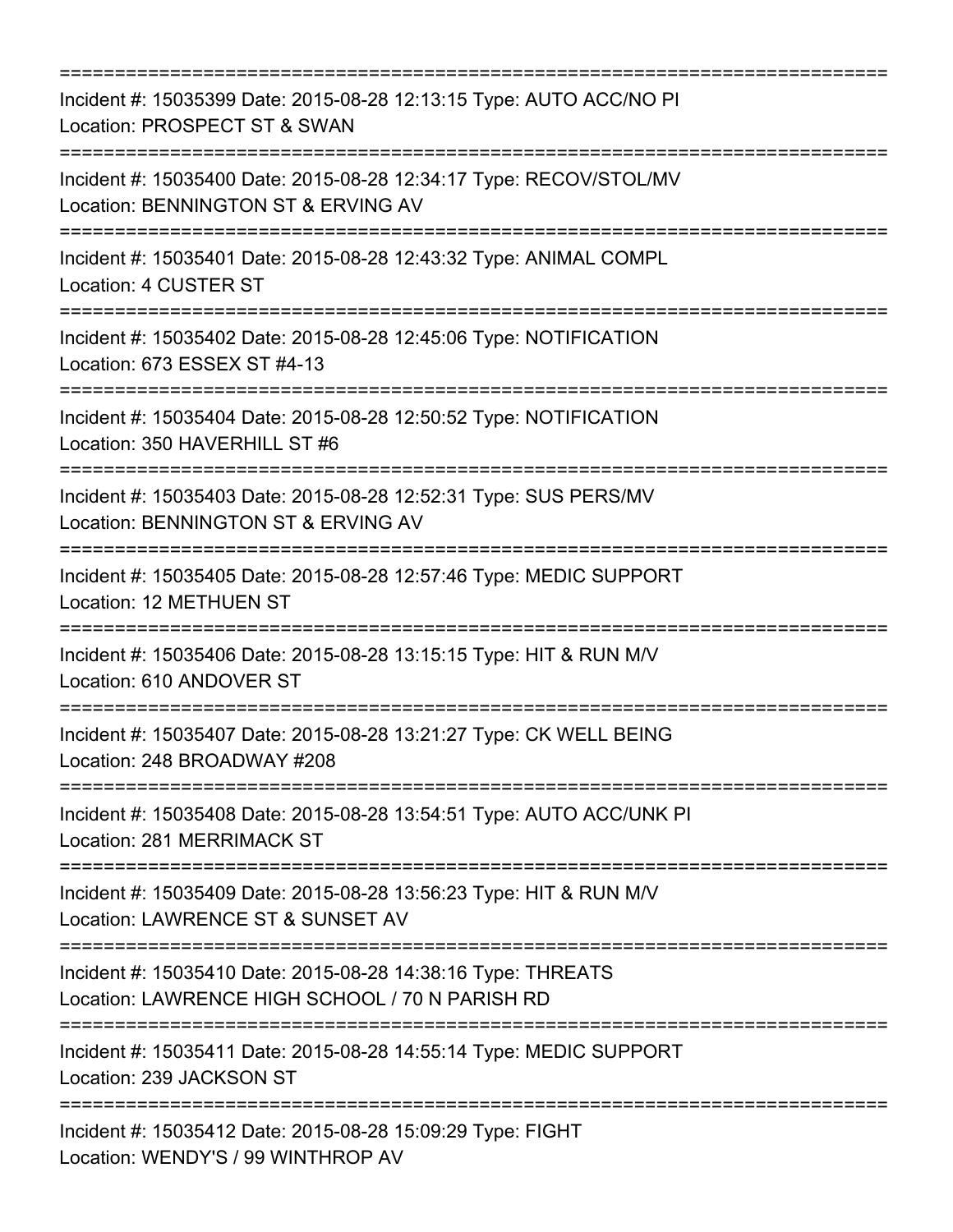Incident #: 15035413 Date: 2015-08-28 15:13:12 Type: M/V STOP Location: GRAFTON ST & WINTHROP AV =========================================================================== Incident #: 15035414 Date: 2015-08-28 15:17:22 Type: LOUD NOISE Location: 2 HIGHGATE ST =========================================================================== Incident #: 15035415 Date: 2015-08-28 15:20:12 Type: M/V STOP Location: 211 CRAWFORD ST =========================================================================== Incident #: 15035416 Date: 2015-08-28 15:23:12 Type: WARRANT SERVE Location: 550 BROADWAY #10 =========================================================================== Incident #: 15035417 Date: 2015-08-28 15:32:17 Type: DK (DRUNK) Location: MAPLE ST =========================================================================== Incident #: 15035418 Date: 2015-08-28 15:37:19 Type: NEIGHBOR PROB Location: 9 EASTON ST =========================================================================== Incident #: 15035419 Date: 2015-08-28 15:46:32 Type: GENERAL SERV Location: JAMAICA ST & S UNION ST =========================================================================== Incident #: 15035420 Date: 2015-08-28 16:00:23 Type: IDENTITY THEFT Location: 24 BELMONT ST =========================================================================== Incident #: 15035421 Date: 2015-08-28 16:20:35 Type: LARCENY/PAST Location: DUNKIN DONUTS / 226 WINTHROP AV =========================================================================== Incident #: 15035422 Date: 2015-08-28 16:27:48 Type: M/V STOP Location: METHUEN ST & UNION ST =========================================================================== Incident #: 15035423 Date: 2015-08-28 16:32:18 Type: MEDIC SUPPORT Location: 25 ROLLINS ST =========================================================================== Incident #: 15035424 Date: 2015-08-28 16:34:33 Type: MAN DOWN Location: MCDONALDS / 50 BROADWAY =========================================================================== Incident #: 15035425 Date: 2015-08-28 16:47:53 Type: MV/BLOCKING Location: 37 STORROW ST ========================= Incident #: 15035426 Date: 2015-08-28 16:54:39 Type: SUICIDE ATTEMPT Location: 53 LORING ST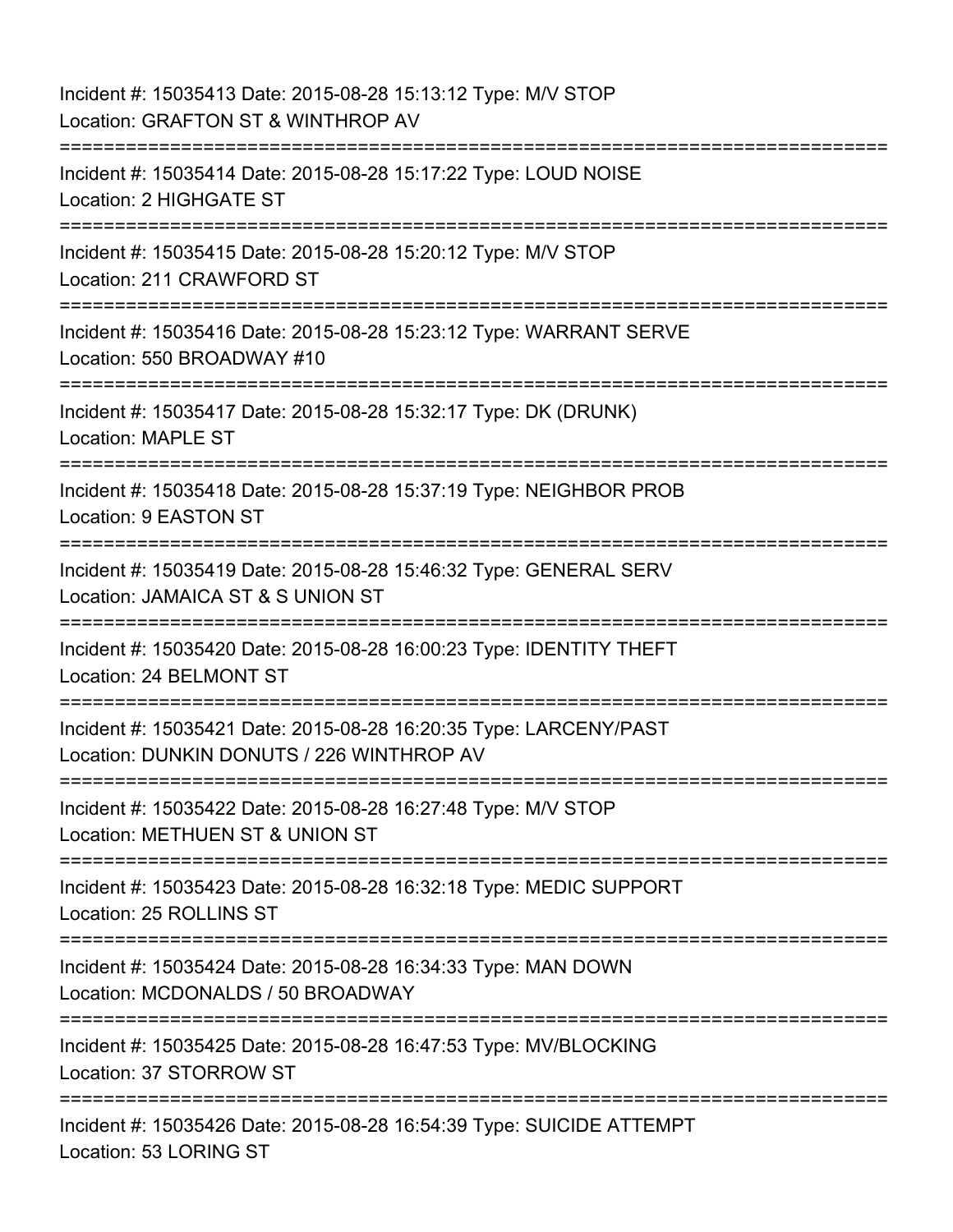Incident #: 15035427 Date: 2015-08-28 16:58:30 Type: AUTO ACC/NO PI Location: 312 LOWELL ST =========================================================================== Incident #: 15035428 Date: 2015-08-28 16:58:44 Type: LOUD NOISE Location: LOWELL ST & MARGIN ST =========================================================================== Incident #: 15035429 Date: 2015-08-28 17:23:16 Type: DOMESTIC/PROG Location: 61 ROLLINS ST =========================================================================== Incident #: 15035431 Date: 2015-08-28 17:25:12 Type: RECOV/STOL/MV Location: 19 OHIO AV =========================================================================== Incident #: 15035430 Date: 2015-08-28 17:25:49 Type: B&E/PAST Location: 157 SALEM ST #LEFT FL 2 =========================================================================== Incident #: 15035432 Date: 2015-08-28 17:32:32 Type: LARCENY/ATTMEPT Location: 4 GRAINGER ST =========================================================================== Incident #: 15035433 Date: 2015-08-28 17:34:56 Type: GUN CALL Location: 132 SOUTH UNION STREET =========================================================================== Incident #: 15035434 Date: 2015-08-28 17:38:04 Type: NOISE ORD Location: 2 HIGHGATE ST =========================================================================== Incident #: 15035435 Date: 2015-08-28 17:41:30 Type: DISTURBANCE Location: 97 SUMMER ST =========================================================================== Incident #: 15035436 Date: 2015-08-28 17:53:51 Type: CK WELL BEING Location: 89 RAILROAD ST =========================================================================== Incident #: 15035437 Date: 2015-08-28 17:57:37 Type: FIGHT Location: COMMON ST =========================================================================== Incident #: 15035438 Date: 2015-08-28 18:15:02 Type: TOW OF M/V Location: 149 MAY ST =========================================================================== Incident #: 15035439 Date: 2015-08-28 18:18:44 Type: SPECIAL CHECK Location: 305 PROSPECT ST =========================================================================== Incident #: 15035440 Date: 2015-08-28 18:23:10 Type: NOISE ORD Location: 160 JACKSON ST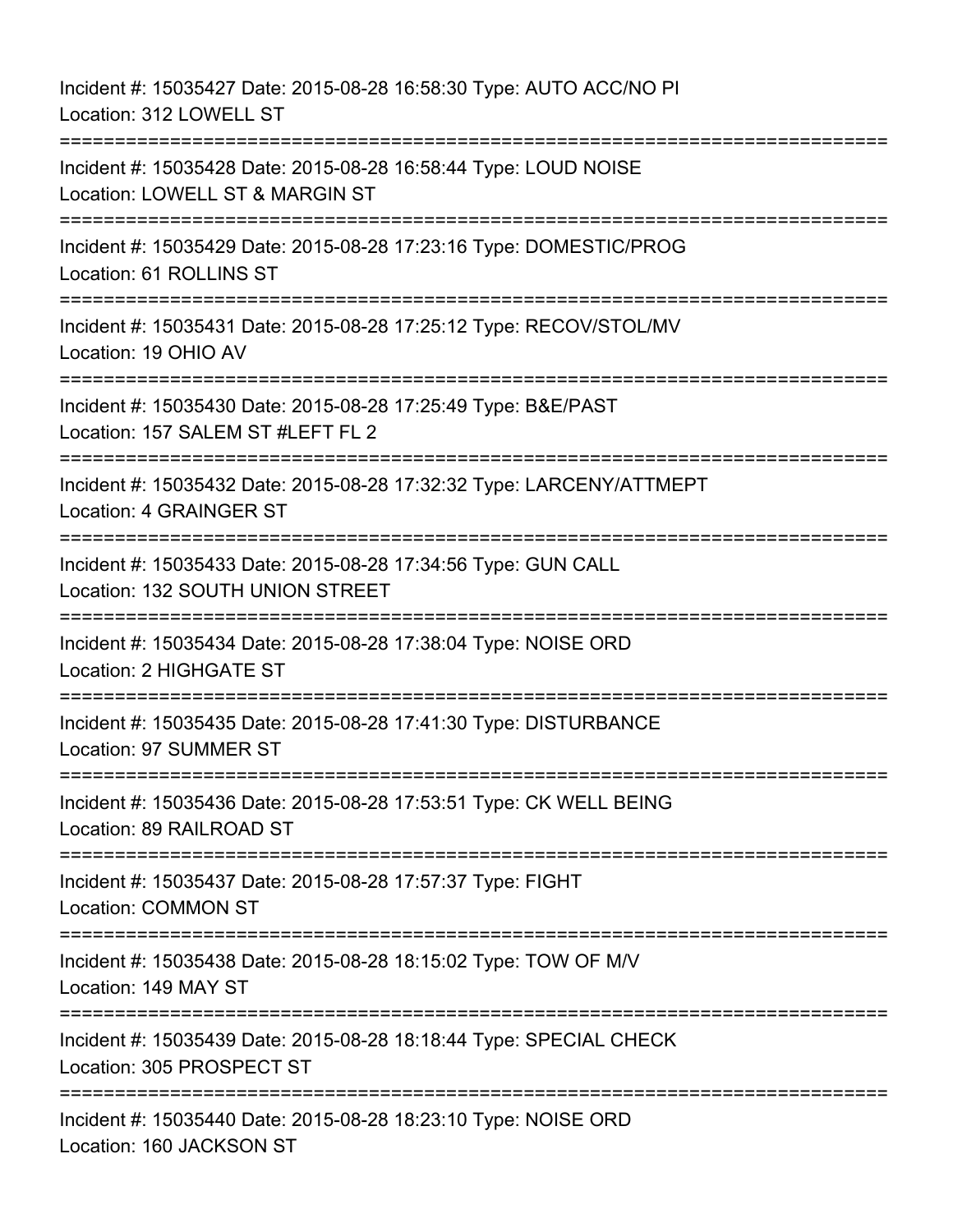Incident #: 15035441 Date: 2015-08-28 18:25:07 Type: DISTURBANCE Location: 52 CAMBRIDGE ST =========================================================================== Incident #: 15035442 Date: 2015-08-28 18:29:42 Type: M/V STOP Location: BROADWAY & CROSS ST =========================================================================== Incident #: 15035444 Date: 2015-08-28 18:30:55 Type: DISORDERLY Location: BROOKFIELD ST & FARLEY ST =========================================================================== Incident #: 15035443 Date: 2015-08-28 18:31:32 Type: M/V STOP Location: SOUTH ST & WEDGEWOOD RD =========================================================================== Incident #: 15035445 Date: 2015-08-28 18:33:39 Type: M/V STOP Location: 151 HAMPSHIRE ST =========================================================================== Incident #: 15035447 Date: 2015-08-28 18:36:27 Type: DISORDERLY Location: FALLS BRIDGE / null =========================================================================== Incident #: 15035446 Date: 2015-08-28 18:36:53 Type: M/V STOP Location: MERRIMACK ST & S BROADWAY =========================================================================== Incident #: 15035448 Date: 2015-08-28 18:48:13 Type: M/V STOP Location: BROADWAY & ESSEX ST =========================================================================== Incident #: 15035449 Date: 2015-08-28 18:59:17 Type: HIT & RUN M/V Location: NEWBURY ST & SUMMER ST =========================================================================== Incident #: 15035450 Date: 2015-08-28 19:03:49 Type: LOST PROPERTY Location: 51 CEDAR ST #1 FL 1 =========================================================================== Incident #: 15035451 Date: 2015-08-28 19:10:43 Type: M/V STOP Location: 51 OAK ST =========================================================================== Incident #: 15035452 Date: 2015-08-28 19:20:50 Type: SPECIAL CHECK Location: 303 PROSPECT ST =========================================================================== Incident #: 15035453 Date: 2015-08-28 19:26:54 Type: SPECIAL CHECK Location: CANTON ST & PROSPECT ST =========================================================================== Incident #: 15035454 Date: 2015-08-28 19:59:18 Type: ALARMS Location: LAWRENCE FAMILY DEVELOPMENT / 34 WEST ST

===========================================================================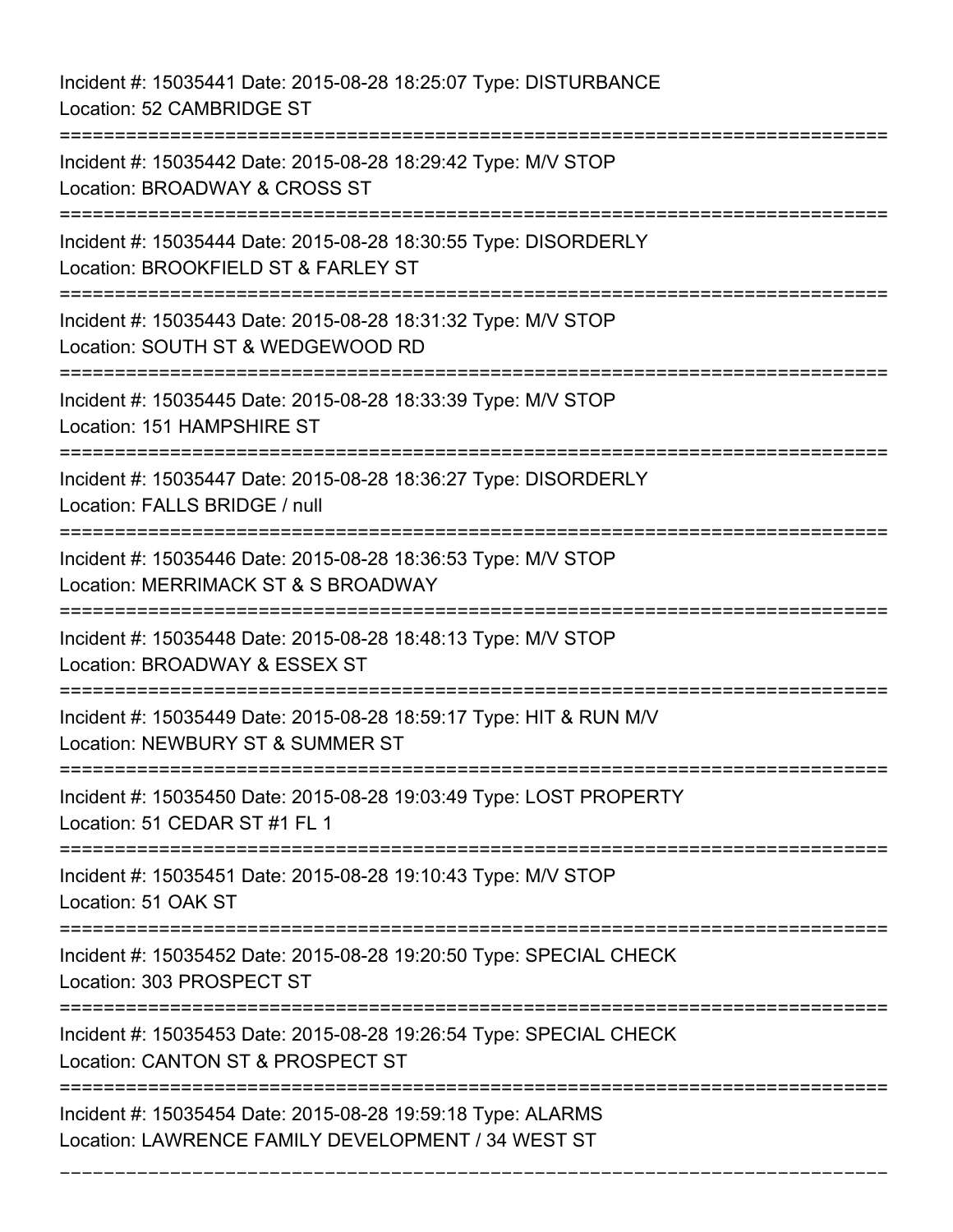Incident #: 15035455 Date: 2015-08-28 20:00:18 Type: LOUD NOISE Location: 50 SARATOGA ST =========================================================================== Incident #: 15035456 Date: 2015-08-28 20:02:00 Type: FRAUD Location: 5 BLASER CT =========================================================================== Incident #: 15035457 Date: 2015-08-28 20:14:49 Type: AUTO ACC/UNK PI Location: MARKET BASKET / 700 ESSEX STREET =========================================================================== Incident #: 15035458 Date: 2015-08-28 20:17:43 Type: AUTO ACC/UNK PI Location: LAWRENCE ST & SARATOGA ST =========================================================================== Incident #: 15035459 Date: 2015-08-28 20:19:48 Type: NOISE ORD Location: 1 MILL ST =========================================================================== Incident #: 15035460 Date: 2015-08-28 20:25:25 Type: HIT & RUN M/V Location: CAMBRIDGE COLLEGE / 60 ISLAND ST =========================================================================== Incident #: 15035461 Date: 2015-08-28 20:28:54 Type: NOISE ORD Location: 245 ERVING AV FL 2 =========================================================================== Incident #: 15035462 Date: 2015-08-28 20:29:52 Type: GEN OFFENCES Location: 80 MARKET ST =========================================================================== Incident #: 15035464 Date: 2015-08-28 20:37:02 Type: DISTURBANCE Location: BROADWAY & CANAL ST ======================== Incident #: 15035463 Date: 2015-08-28 20:37:49 Type: TOW OF M/V Location: 11 SUMMER ST =========================================================================== Incident #: 15035466 Date: 2015-08-28 20:49:25 Type: DISORDERLY Location: 123 HIGH ST =========================================================================== Incident #: 15035465 Date: 2015-08-28 20:49:26 Type: DOMESTIC/PROG Location: 133 ESSEX ST ========================= Incident #: 15035467 Date: 2015-08-28 20:50:40 Type: ALARMS Location: MARKET BASKET / 1 GROCERY WAY =========================================================================== Incident #: 15035468 Date: 2015-08-28 20:58:37 Type: DRUG VIO Location: 26 RIDGE RD ===========================================================================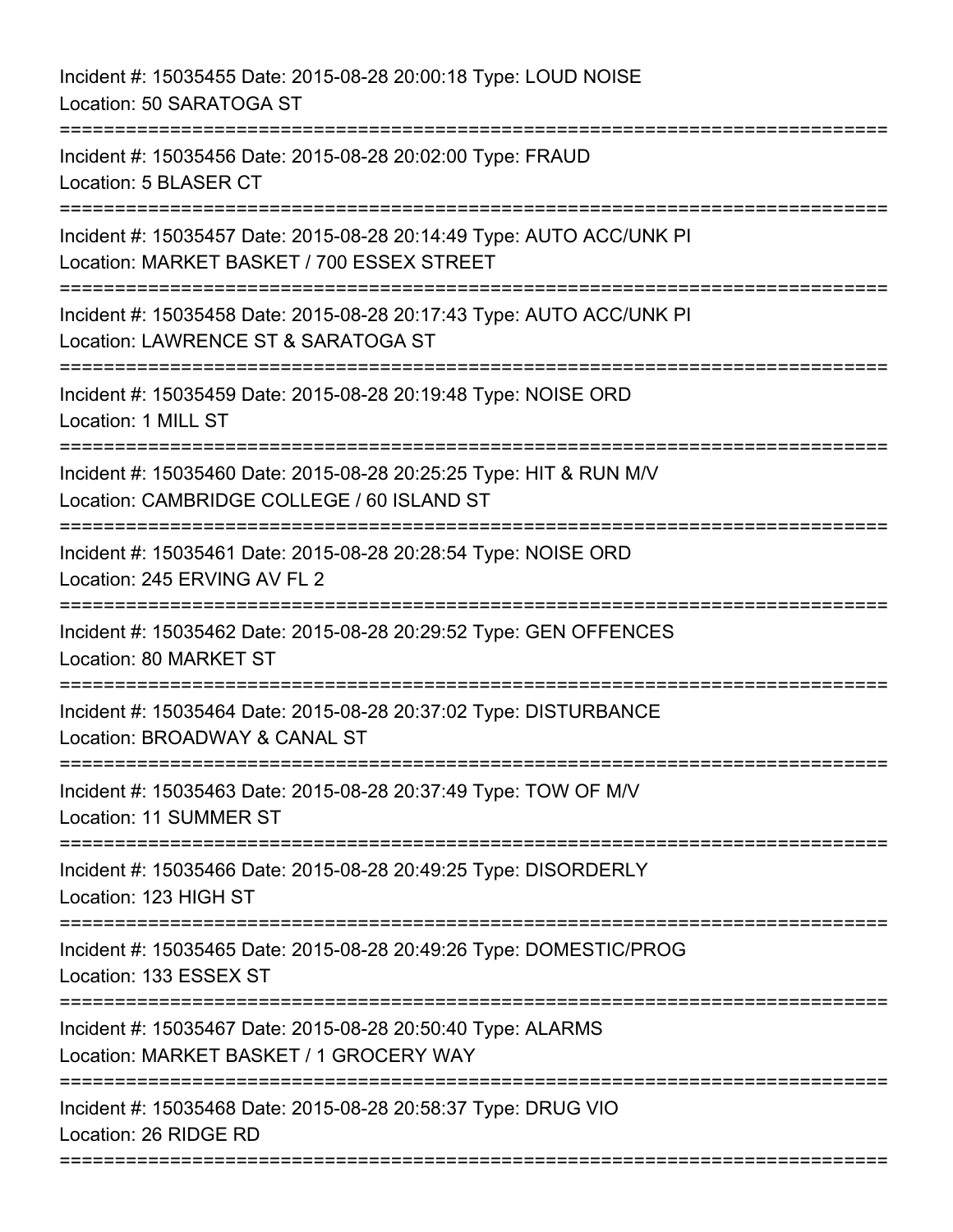Incident #: 15035469 Date: 2015-08-28 21:01:27 Type: INVEST CONT Location: 46 E LAUREL ST =========================================================================== Incident #: 15035470 Date: 2015-08-28 21:07:48 Type: SUS PERS/MV Location: HAFFNER'S GAS STATION / 69 PARKER ST =========================================================================== Incident #: 15035471 Date: 2015-08-28 21:11:28 Type: DOMESTIC/PROG Location: 71 BERKELEY ST #1 FL 1 =========================================================================== Incident #: 15035474 Date: 2015-08-28 21:26:47 Type: MEDIC SUPPORT Location: 93 BERKELEY ST =========================================================================== Incident #: 15035472 Date: 2015-08-28 21:27:08 Type: M/V STOP Location: 66 PARKER ST =========================================================================== Incident #: 15035473 Date: 2015-08-28 21:27:47 Type: M/V STOP Location: 66 PARKER ST =========================================================================== Incident #: 15035475 Date: 2015-08-28 21:38:16 Type: FIGHT Location: 23 HIGH ST =========================================================================== Incident #: 15035476 Date: 2015-08-28 21:45:07 Type: FIGHT Location: HAWLEY ST =========================================================================== Incident #: 15035477 Date: 2015-08-28 21:59:57 Type: M/V STOP Location: ANDOVER ST & SULLIVAN AV =========================================================================== Incident #: 15035478 Date: 2015-08-28 22:07:09 Type: M/V STOP Location: ANDOVER ST & S BROADWAY =========================================================================== Incident #: 15035479 Date: 2015-08-28 22:08:37 Type: MEDIC SUPPORT Location: 25 HOFFMAN AV =========================================================================== Incident #: 15035480 Date: 2015-08-28 22:14:02 Type: UNATENEDCHILD Location: 83 BENNINGTON ST =========================================================================== Incident #: 15035481 Date: 2015-08-28 22:18:24 Type: DISTURBANCE Location: 244 LOWELL ST =========================================================================== Incident #: 15035482 Date: 2015-08-28 22:20:36 Type: M/V STOP Location: 144 S UNION ST ===========================================================================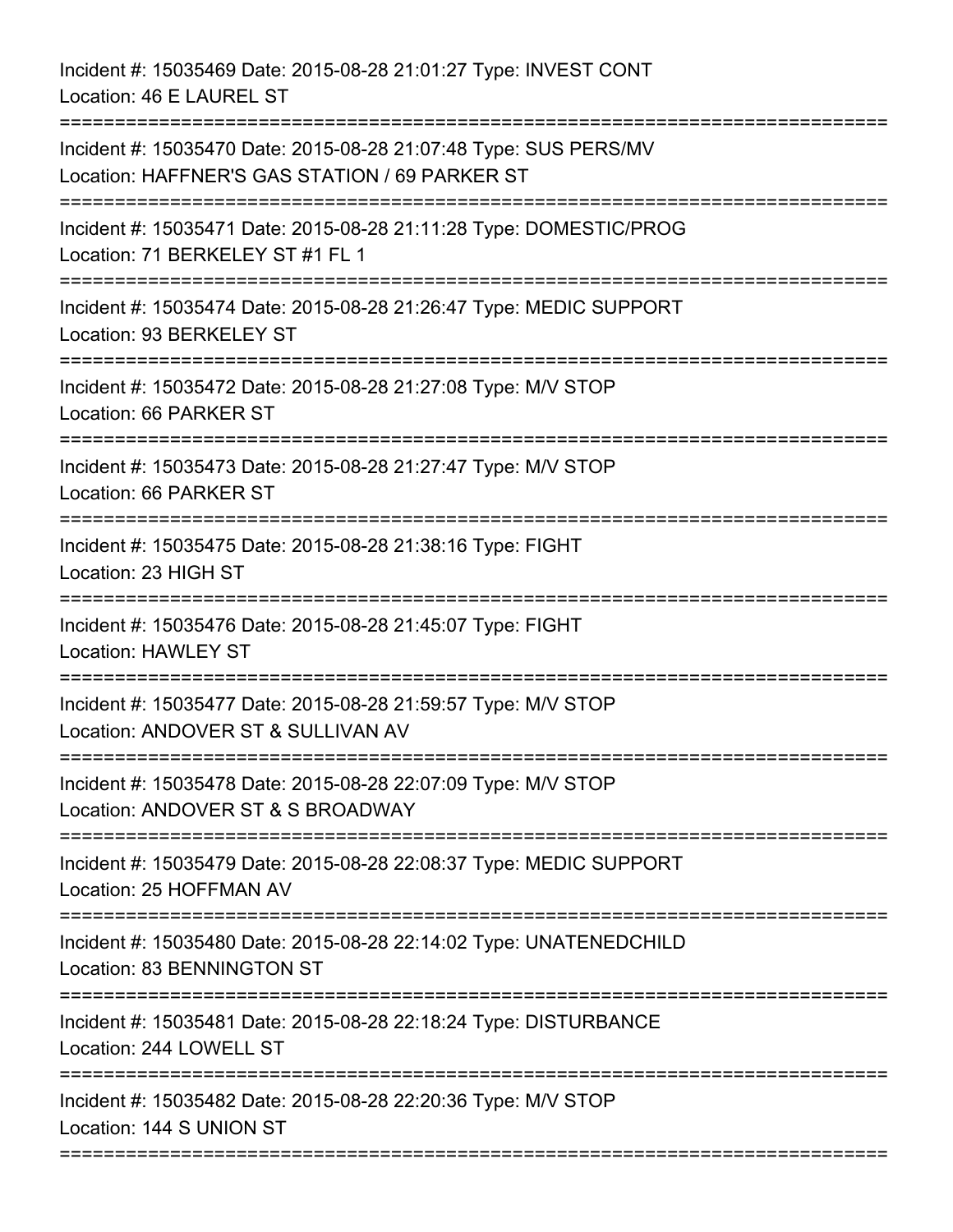Location: 157 MARGIN ST

| =======================<br>Incident #: 15035484 Date: 2015-08-28 22:33:03 Type: GUN CALL<br>Location: 52 NEWBURY ST #7               |
|--------------------------------------------------------------------------------------------------------------------------------------|
| Incident #: 15035485 Date: 2015-08-28 22:41:41 Type: M/V STOP<br>Location: BEACON ST & TAFT ST<br>.-----------------------           |
| Incident #: 15035486 Date: 2015-08-28 22:43:21 Type: UNWANTEDGUEST<br>Location: 541 HAVERHILL ST FL 3<br>==============              |
| Incident #: 15035487 Date: 2015-08-28 22:45:45 Type: SPECIAL CHECK<br>Location: HAFFNER'S GAS STATION / 69 PARKER ST                 |
| Incident #: 15035488 Date: 2015-08-28 22:50:13 Type: ALARM/BURG<br>Location: HENNESSEY SCHOOL / 122 HANCOCK ST                       |
| Incident #: 15035489 Date: 2015-08-28 22:54:08 Type: ALARMS<br>Location: HENNESSEY SCHOOL / 122 HANCOCK ST<br>====================== |
| Incident #: 15035490 Date: 2015-08-28 22:57:05 Type: M/V STOP<br>Location: ALDER ST & POPLAR ST                                      |
| Incident #: 15035492 Date: 2015-08-28 23:01:20 Type: UNWANTEDGUEST<br>Location: SEVEN ELEVEN / 360 BROADWAY                          |
| Incident #: 15035491 Date: 2015-08-28 23:01:25 Type: NOISE ORD<br>Location: JACKSON ST & MONTGOMERY ST                               |
| Incident #: 15035493 Date: 2015-08-28 23:03:07 Type: M/V STOP<br>Location: DRACUT ST & S BROADWAY                                    |
| Incident #: 15035494 Date: 2015-08-28 23:10:28 Type: DOMESTIC/PROG<br>Location: CENTRAL BRIDGE / 0 MERRIMACK ST                      |
| Incident #: 15035495 Date: 2015-08-28 23:18:24 Type: SUS PERS/MV<br>Location: ESSEX ST & FLORAL                                      |
| Incident #: 15035496 Date: 2015-08-28 23:21:16 Type: M/V STOP<br>Location: DUNSTABLE ST & FARLEY ST                                  |
|                                                                                                                                      |